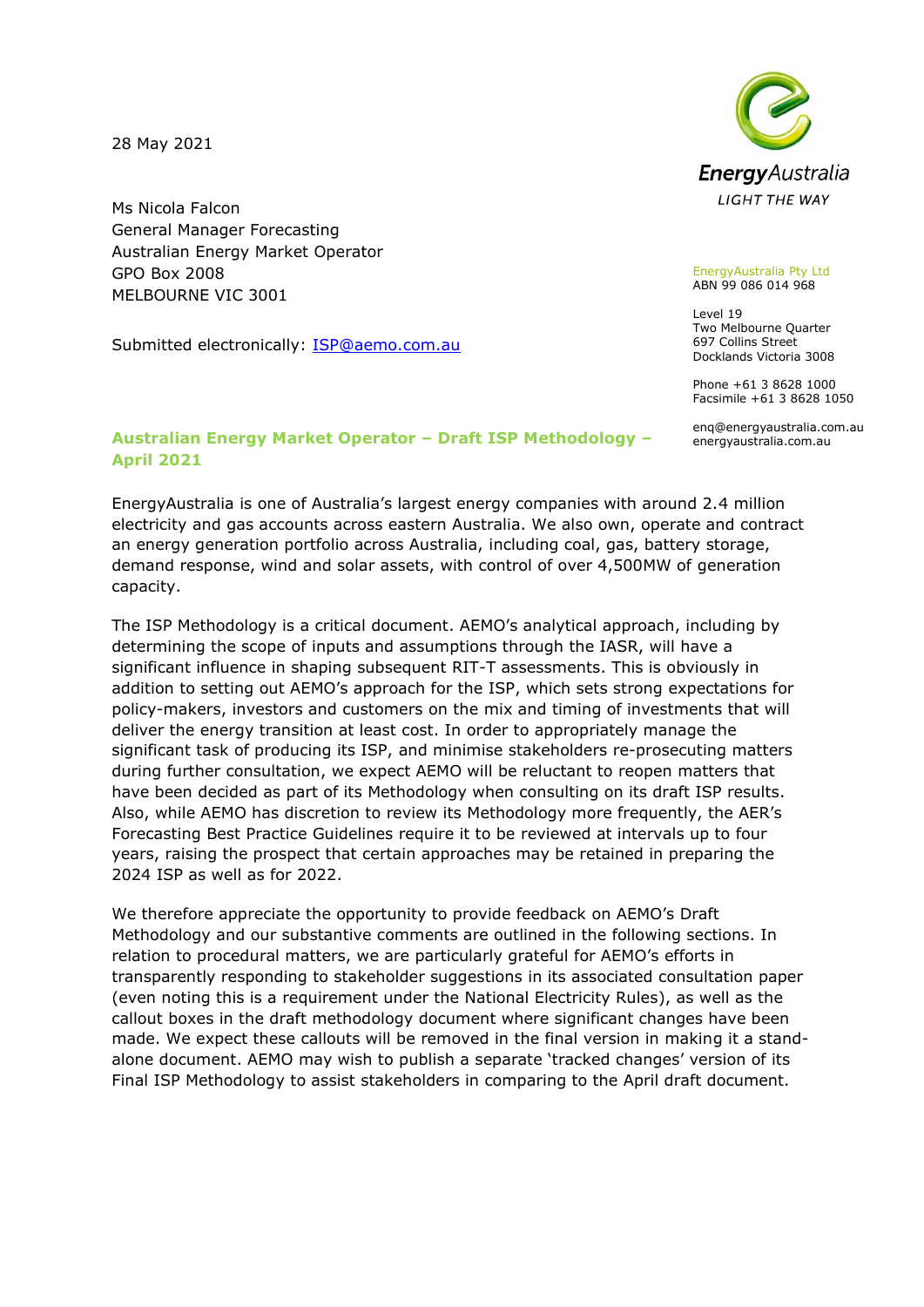# **The ISP's findings should recognize the significance of engineering and other limitations**

We note and support the ongoing work of AEMO in integrating 'real life' engineering constraints into its system optimisation modelling. This is a complex and important task.

The analysis and findings from AEMO's broad Engineering Framework program, including actions from the Renewable Integration Study (RIS), will extend beyond the 2022 ISP. We therefore have some concerns that critical decisions on Actionable projects will be based on optimal development pathways that have not been properly tested from a power system performance and an operational perspective. For example, AEMO's RIS Stage One report identified various limits to integrating amounts of variable renewable output above 50 to 60 percent, and actions to facilitate up to 75 percent are in various states of progression<sup>1</sup>, however this still falls well short of projections in some ISP scenarios. In the absence of more sophisticated approaches that deal with renewable integration issues, AEMO's ISP Methodology would essentially determine optimal development paths based largely on a thermal capacity constraints only, coupled with mostly deterministic views of firm interconnection capacity at times of peak demand.

Operational constraints associated with system strength issues more broadly should be transparently recognised. Where it is assumed that transmission transfer capacity will be fully utilised, AEMO should factor in additional build costs that would make this so, otherwise the benefits of full utilisation should not be assumed. At a high level, this could be accommodated via sensitivities for transmission cost inputs. We consider, however, that AEMO has the capabilities to conduct some more detailed load-flow type power system analysis using the PSS/E platform across the broad scenarios, and can incorporate this as methodological improvements.

We encourage AEMO to design, adopt and report more specifically on some of this modelling to validate system performance across the wide range of scenarios contemplated by the ISP over the outlook period. For example, a load-flow snapshot could be taken every 5 or 10 years for peak, typical and minimum demand conditions to test system normal and critical contingencies conditions from a thermal, voltage control and wider stability perspective. We think completing and reporting on this work more thoroughly will not only build confidence in the technical feasibility of the scenarios and the least cost expansion plans, but will also:

- highlight some critical differences across the scenarios, given the varying degrees and locations of intermittent and dispatchable new entrants (at both the wholesale level and behind the meter); and
- aid in ensuring the necessary constraint equations (including for power system security services) are designed and included in the market modelling.

AEMO notes that it is extremely complex to model impacts of contract and ancillary services markets, asset portfolio decisions and other commercial or economic factors. That said, AEMO incorporates a bidding behaviour model (section 3.1.2 of the draft Methodology) which is based on data of actual bids that can capture contract and portfolio effects. It would be useful if AEMO could provide further clarity on how and when this would be adopted in place of its SRMC model.

<sup>&</sup>lt;sup>1</sup> [AEMO | RIS Stage 1 Action Progress](https://aemo.com.au/en/energy-systems/major-publications/renewable-integration-study-ris/ris-stage-1-action-progress)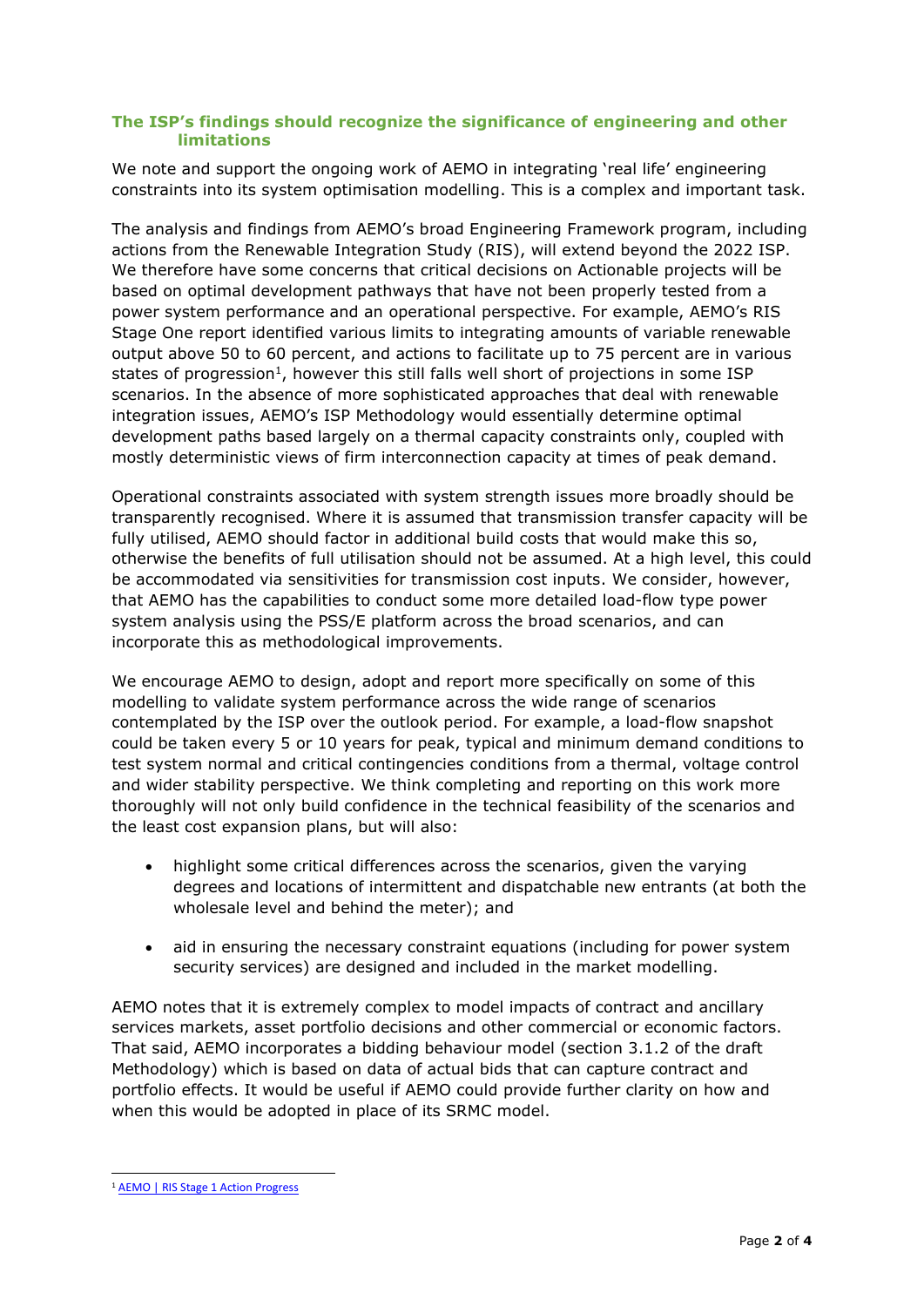For other 'externalities', we accept they may be too complex to model however we recommend AEMO consider the materiality of how these factors affect investment and operational decisions when presenting the findings of its analysis. As noted, one of our main contentions is that various modelling simplifications tend to favour long-duration storage at the expense of batteries. As pumped hydro has different locational requirements than batteries, any storage technology bias will result in different transmission network configurations and, potentially, actionable projects.

#### **Further observations on modelling transmission**

Generally in relation to transmission modelling, we support AEMO's move to a zonal/ sub-regional approach. This will provide greater insights into the utilisation of existing assets and spare hosting capacity as thermal plant retires. AEMO has outlined a more detailed approach to define and apply transmission limits in the ISP in section 2.3.3 of the draft Methodology. EnergyAustralia requested AEMO provide much more detail on the technical nature of existing and post augmentation transmission limits in our submission on the IASR. This point is re-iterated in the context of step 4 in AEMO's description of how it aims to identify seasonal transfer limits for use in the ISP. Furthermore, reporting statistics of binding constraints in the market modelling will also be key in providing indicators of dispatch efficiency in both the counterfactual and network investment cases. Accordingly, this work will help guide policy decisions around the declaration and scoping of REZs.

There are two further matters AEMO may wish to consider in terms of inter-zonal transmission limits:

- the concept of operational firmness  $-$  for a variety of reasons (forced or planned network outages, market behaviour, latent system strength or security risks, etc) a notional transfer limit may be reduced quite materially. Similar to generation, AEMO could adopt some random partial and full transmission forced outages to reflect that transfer limits, even at times of peak demand (the 'worstcase' limits as defined by AEMO) are not particularly firm.
- the role of fast start and dispatchable plant to be used to increase inter-regional transfer limits — for example an extension of the Victorian System Integrity Protection Scheme project that can be used to materially increase and maximise export between regions through utilisation of flexible dispatchable assets.

## **Firm capacity requirements**

Regarding firm contribution factors for variable renewable energy, we support AEMO's move from an 85<sup>th</sup> percentile approach to calculating effective load carrying capacities. In previous discussions around resilience to climate change, AEMO proposed adopting alternate wind models to manage the systemic oversupply at times of high wind (i.e. overspeed cut-out) and high ambient temperatures (deratings). We seek clarity on whether this analysis or approaches will be factored into the ISP Methodology.

## **Further consideration of multi-sector modelling is required**

We encourage AEMO to consult further on multi-sector modelling of emissions constraints and of electrification. AEMO's Forecasting Reference Group was recently asked to provide feedback on limited explanatory materials on the AusTIMES model, and the process for how this modelling relates to the ISP methods and inputs is not clear.